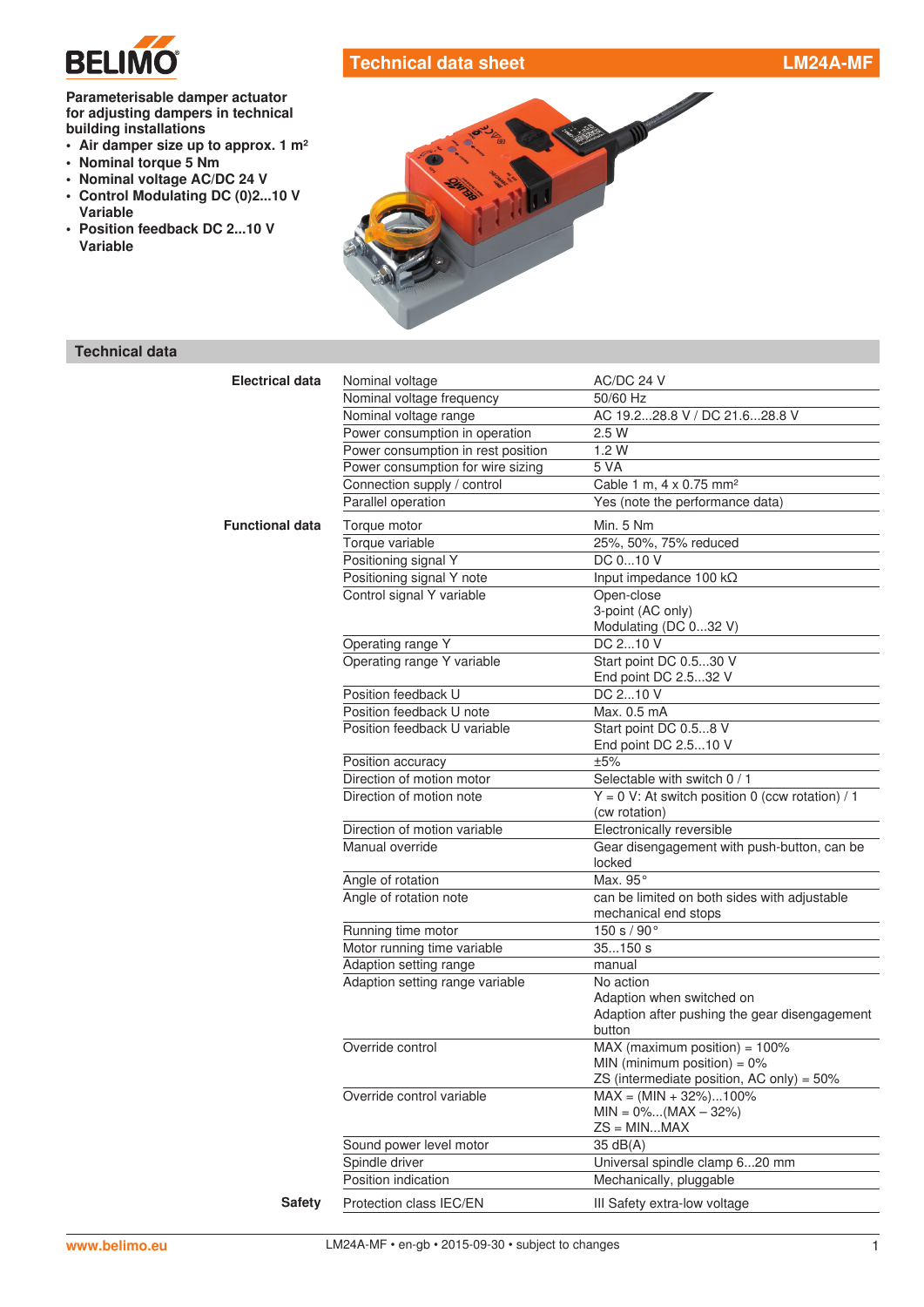

| <b>Technical data</b>                                                                                                                                                     |                                                                                                                                                                                                                                                                                                                                                                                                                                                                                                                                                                                                                                                                                                                                                                                                                                                                                                                                                                                                                                                                                                                                                                                                                        |                                                                                                                                                                                                                                                                     |  |
|---------------------------------------------------------------------------------------------------------------------------------------------------------------------------|------------------------------------------------------------------------------------------------------------------------------------------------------------------------------------------------------------------------------------------------------------------------------------------------------------------------------------------------------------------------------------------------------------------------------------------------------------------------------------------------------------------------------------------------------------------------------------------------------------------------------------------------------------------------------------------------------------------------------------------------------------------------------------------------------------------------------------------------------------------------------------------------------------------------------------------------------------------------------------------------------------------------------------------------------------------------------------------------------------------------------------------------------------------------------------------------------------------------|---------------------------------------------------------------------------------------------------------------------------------------------------------------------------------------------------------------------------------------------------------------------|--|
| <b>Safety</b>                                                                                                                                                             | Protection class UL<br>Degree of protection IEC/EN<br>Degree of protection NEMA/UL<br><b>EMC</b><br>Certification IEC/EN<br>Certification UL<br>Mode of operation<br>Rated impulse voltage supply / control<br>Control pollution degree<br>Ambient temperature                                                                                                                                                                                                                                                                                                                                                                                                                                                                                                                                                                                                                                                                                                                                                                                                                                                                                                                                                         | UL Class 2 Supply<br>IP <sub>54</sub><br>NEMA 2, UL Enclosure Type 2<br>CE according to 2004/108/EC<br>IEC/EN 60730-1 and IEC/EN 60730-2-14<br>cULus according to UL 60730-1A, UL 60730-2-<br>14 and CAN/CSA E60730-1:02<br>Type 1<br>0.8 kV<br>3<br>$-3050$ °C     |  |
|                                                                                                                                                                           | Non-operating temperature<br>Ambient humidity                                                                                                                                                                                                                                                                                                                                                                                                                                                                                                                                                                                                                                                                                                                                                                                                                                                                                                                                                                                                                                                                                                                                                                          | $-4080 °C$<br>95% r.h., non-condensing                                                                                                                                                                                                                              |  |
| Weight                                                                                                                                                                    | Maintenance<br>Weight approx.                                                                                                                                                                                                                                                                                                                                                                                                                                                                                                                                                                                                                                                                                                                                                                                                                                                                                                                                                                                                                                                                                                                                                                                          | Maintenance-free<br>$0.55$ kg                                                                                                                                                                                                                                       |  |
| <b>Safety notes</b>                                                                                                                                                       |                                                                                                                                                                                                                                                                                                                                                                                                                                                                                                                                                                                                                                                                                                                                                                                                                                                                                                                                                                                                                                                                                                                                                                                                                        |                                                                                                                                                                                                                                                                     |  |
|                                                                                                                                                                           | • The device must not be used outside the specified field of application, especially not<br>in aircraft or in any other airborne means of transport.<br>• Outdoor application: only possible in case that no (sea)water, snow, ice, insolation<br>or aggressive gases interfere directly with the actuator and that is ensured that the<br>ambient conditions remain at any time within the thresholds according to the data<br>sheet.<br>• Only authorised specialists may carry out installation. All applicable legal or<br>institutional installation regulations must be complied during installation.<br>• The device may only be opened at the manufacturer's site. It does not contain any<br>parts that can be replaced or repaired by the user.<br>• Cables must not be removed from the device.<br>• To calculate the torque required, the specifications supplied by the damper<br>manufacturers concerning the cross-section, the design, the installation site and the<br>ventilation conditions must be observed.<br>• The device contains electrical and electronic components and must not be disposed<br>of as household refuse. All locally valid regulations and requirements must be<br>observed. |                                                                                                                                                                                                                                                                     |  |
| <b>Product features</b>                                                                                                                                                   |                                                                                                                                                                                                                                                                                                                                                                                                                                                                                                                                                                                                                                                                                                                                                                                                                                                                                                                                                                                                                                                                                                                                                                                                                        |                                                                                                                                                                                                                                                                     |  |
| Mode of operation                                                                                                                                                         | actuators.                                                                                                                                                                                                                                                                                                                                                                                                                                                                                                                                                                                                                                                                                                                                                                                                                                                                                                                                                                                                                                                                                                                                                                                                             | The actuator is connected with a standard modulating signal of DC 010V and drives<br>to the position defined by the positioning signal. Measuring voltage U serves for the<br>electrical display of the damper position 0100% and as slave control signal for other |  |
| Parameterisable actuators<br>The factory settings cover the most common applications. Single parameters can be<br>modified with the Belimo Service Tools MFT-P or ZTH EU. |                                                                                                                                                                                                                                                                                                                                                                                                                                                                                                                                                                                                                                                                                                                                                                                                                                                                                                                                                                                                                                                                                                                                                                                                                        |                                                                                                                                                                                                                                                                     |  |
| Simple direct mounting                                                                                                                                                    | supplied with an anti-rotation device to prevent the actuator from rotating.                                                                                                                                                                                                                                                                                                                                                                                                                                                                                                                                                                                                                                                                                                                                                                                                                                                                                                                                                                                                                                                                                                                                           | Simple direct mounting on the damper spindle with an universal spindle clamp,                                                                                                                                                                                       |  |
| <b>Manual override</b><br>button is pressed or remains locked).                                                                                                           |                                                                                                                                                                                                                                                                                                                                                                                                                                                                                                                                                                                                                                                                                                                                                                                                                                                                                                                                                                                                                                                                                                                                                                                                                        | Manual override with push-button possible (the gear is disengaged for as long as the                                                                                                                                                                                |  |
| <b>High functional reliability</b>                                                                                                                                        | The actuator is overload protected, requires no limit switches and automatically stops<br>when the end stop is reached.                                                                                                                                                                                                                                                                                                                                                                                                                                                                                                                                                                                                                                                                                                                                                                                                                                                                                                                                                                                                                                                                                                |                                                                                                                                                                                                                                                                     |  |
| Adjustable angle of rotation                                                                                                                                              | Adjustable angle of rotation with mechanical end stops.                                                                                                                                                                                                                                                                                                                                                                                                                                                                                                                                                                                                                                                                                                                                                                                                                                                                                                                                                                                                                                                                                                                                                                |                                                                                                                                                                                                                                                                     |  |
| Home position                                                                                                                                                             | The first time the supply voltage is switched on, i.e. at the time of commissioning, the<br>actuator carries out a synchronisation. The synchronisation is in the home position<br>$(0\%)$ .<br>The actuator then moves into the position defined by the positioning signal.<br>$\frac{Y = 0 \text{ V}}{Y = 0 \text{ V}}$                                                                                                                                                                                                                                                                                                                                                                                                                                                                                                                                                                                                                                                                                                                                                                                                                                                                                              |                                                                                                                                                                                                                                                                     |  |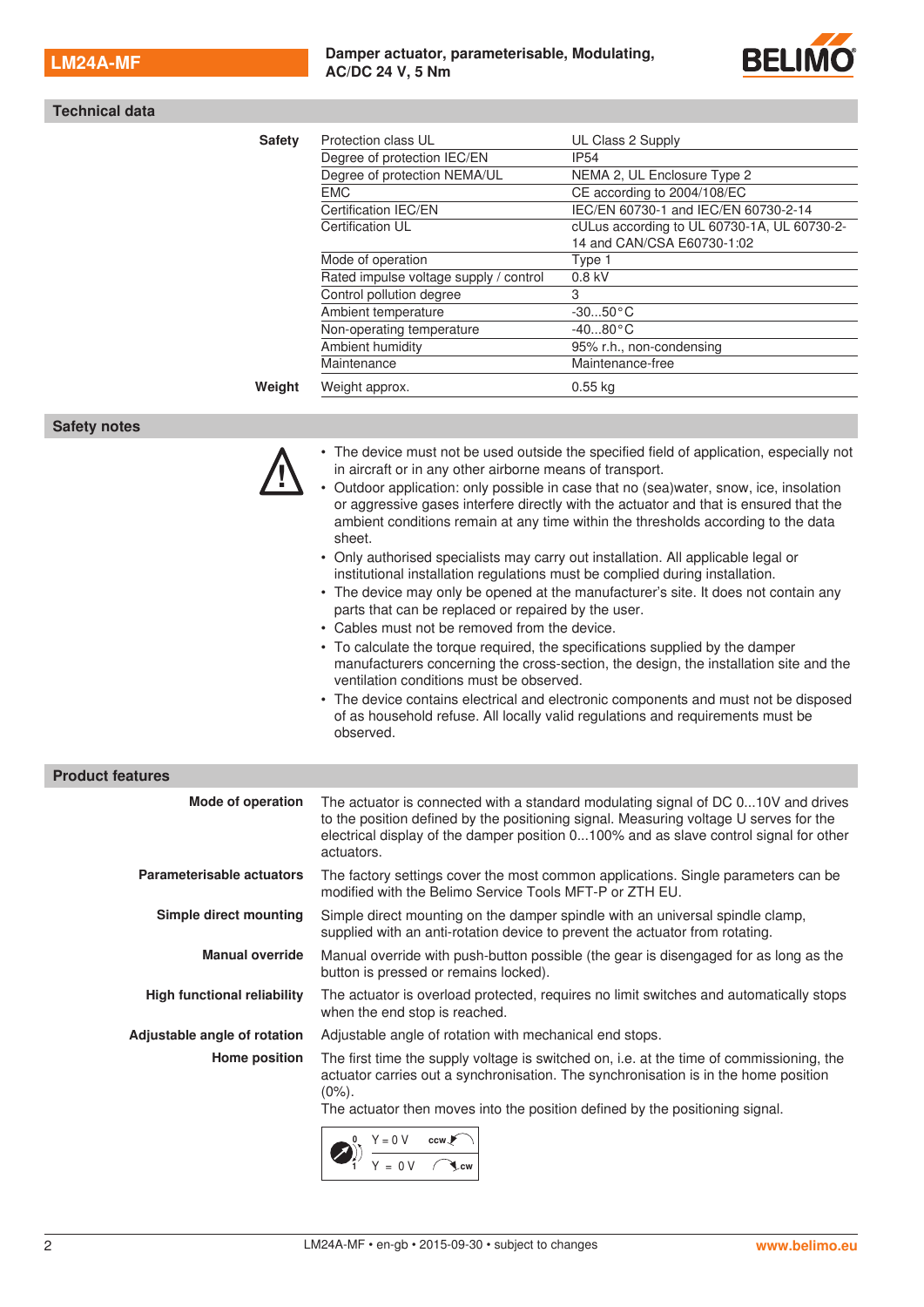

| <b>Product features</b>             |                                                                                                                                                                                                                                                                                                                 |
|-------------------------------------|-----------------------------------------------------------------------------------------------------------------------------------------------------------------------------------------------------------------------------------------------------------------------------------------------------------------|
| <b>Adaption and synchronisation</b> | An adaption can be triggered manually by pressing the "Adaption" button or with the<br>PC-Tool. Both mechanical end stops are detected during the adaption (entire setting<br>range).                                                                                                                           |
|                                     | Automatic synchronisation after pressing the gearbox disengagement button is<br>configured. The synchronisation is in the home position (0%).<br>The actuator then moves into the position defined by the positioning signal.<br>A range of settings can be adapted using the PC-Tool (see MFT-P documentation) |

## **Accessories**

|                               | <b>Description</b>                                                                                 | <b>Type</b>       |
|-------------------------------|----------------------------------------------------------------------------------------------------|-------------------|
| <b>Electrical accessories</b> | Auxiliary switch, add-on, 1 x SPDT                                                                 | S <sub>1</sub> A  |
|                               | Auxiliary switch, add-on, 2 x SPDT                                                                 | S <sub>2</sub> A  |
|                               | Auxiliary switch, add-on, 2 x SPDT, grey                                                           | S2A GR            |
|                               | Feedback potentiometer 140 Ohm, add-on                                                             | P140A             |
|                               | Feedback potentiometer 140 Ohm, add-on, grey                                                       | <b>P140A GR</b>   |
|                               | Feedback potentiometer 200 Ohm, add-on                                                             | P200A             |
|                               | Feedback potentiometer 500 Ohm, add-on                                                             | <b>P500A</b>      |
|                               | Feedback potentiometer 500 Ohm, add-on, grey                                                       | <b>P500A GR</b>   |
|                               | Feedback potentiometer 1 kOhm, add-on                                                              | P1000A            |
|                               | Feedback potentiometer 2.8 kOhm, add-on                                                            | P2800A            |
|                               | Feedback potentiometer 2.8 kOhm, add-on, grey                                                      | P2800A GR         |
|                               | Feedback potentiometer 1 kOhm, add-on, grey                                                        | P1000A GR         |
|                               | Feedback potentiometer 5 kOhm, add-on                                                              | P5000A            |
|                               | Feedback potentiometer 5 kOhm, add-on, grey                                                        | <b>P5000A GR</b>  |
|                               | Feedback potentiometer 10 kOhm, add-on                                                             | P10000A           |
|                               | Feedback potentiometer 10 kOhm, add-on, grey                                                       | P10000A GR        |
|                               | Signal converter voltage/current, supply AC/DC 24V                                                 | Z-UIC             |
|                               | Digital position indicator for front-panel mounting, 099%, front mass<br>72 x 72 mm                | ZAD <sub>24</sub> |
|                               | Range controller for wall mounting, adjustable electron. Min./max.<br>angle of rotation limitation | SBG <sub>24</sub> |
|                               | Positioner for wall mounting, range 0100%                                                          | SGA24             |
|                               | Positioner in a conduit box, range 0100%                                                           | SGE24             |
|                               | Positioner for front-panel mounting, range 0100%                                                   | SGF <sub>24</sub> |
|                               | Positioner for wall mounting, range 0100%                                                          | CRP24-B1          |
|                               | Connecting cable 5 m, A+B: RJ12 6/6, To ZTH/ZIP-USB-MP                                             | ZK1-GEN           |
|                               | Connection cable 5 m, A: RJ11 6/4, B: Free wire end, To ZTH/ZIP-<br>USB-MP                         | ZK2-GEN           |
|                               | <b>Description</b>                                                                                 | <b>Type</b>       |
| <b>Mechanical accessories</b> | Shaft extension 170 mm, for damper spindles Ø 620 mm                                               | AV6-20            |
|                               | Spindle clamp for LMA, clamping range 620 mm                                                       | K-ELA             |
|                               | Spindle clamp for LMA, clamping range 610 mm                                                       | K-ELA10           |
|                               | Spindle clamp for LMA, clamping range 613 mm                                                       | K-ELA13           |
|                               | Spindle clamp for LMA, clamping range 616 mm                                                       | K-ELA16           |
|                               | Universal mounting bracket 180 mm                                                                  | Z-ARS180          |
|                               | Form fit insert 10x10 mm, for LMA                                                                  | ZF10-LMA          |
|                               | Form fit insert 12x12 mm, for LMA                                                                  | ZF12-LMA          |
|                               | Form fit insert 8x8 mm, für LMA                                                                    | ZF8-LMA           |
|                               | Form fit insert 10x10 mm, with angle of rotation limiter and position<br>indication for LMA        | ZFRL10-LMA        |
|                               | Form fit insert 12x12 mm, with angle of rotation limiter and position<br>indication for LMA        | ZFRL12-LMA        |
|                               | Form fit insert 8x8 mm, with angle of rotation limiter and position<br>indication for LMA          | ZFRL8-LMA         |
|                               | Position indication for LMA, NMA, SMA, GMA                                                         | Z-PI              |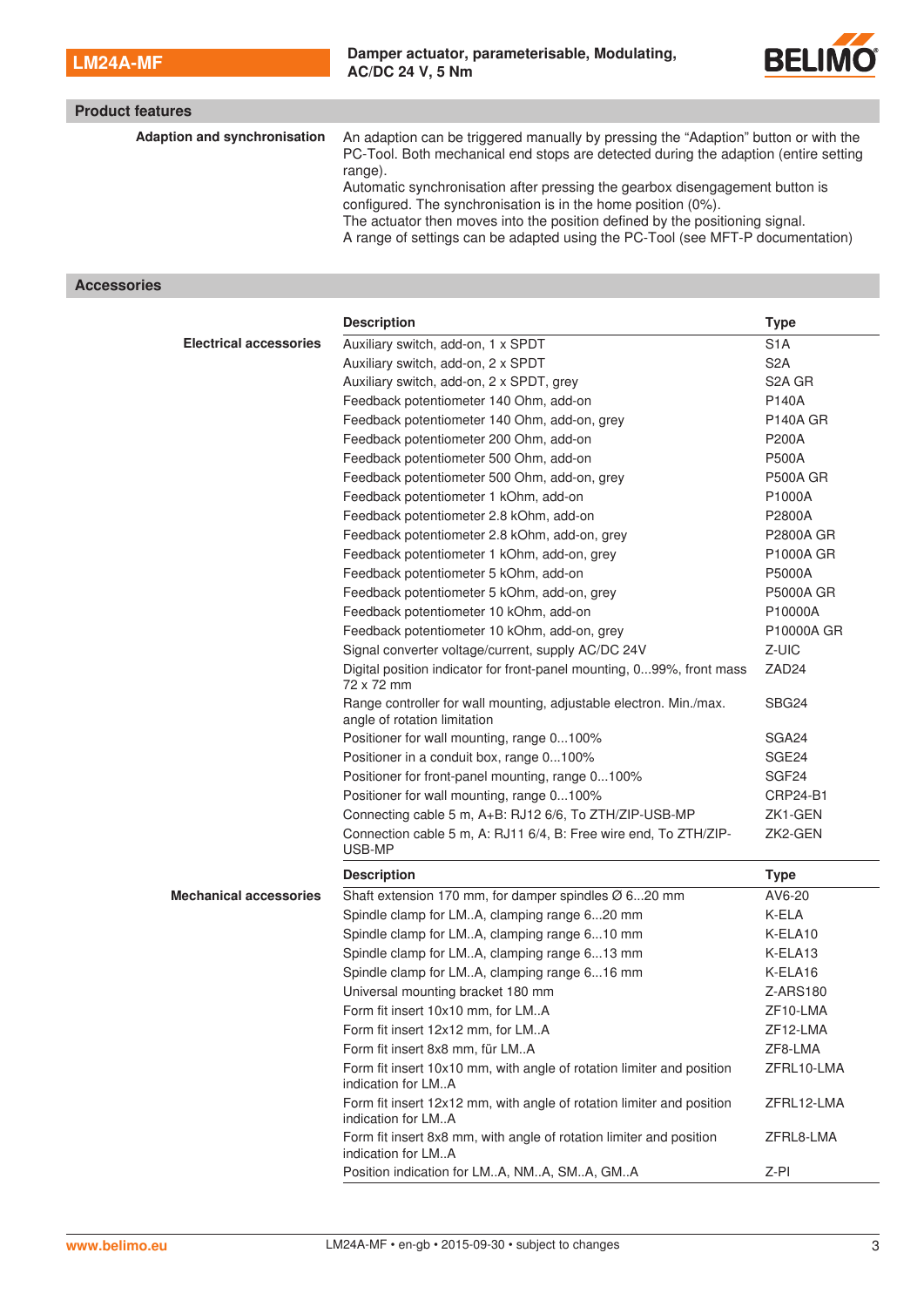### **LM24A-MF Damper actuator, parameterisable, Modulating, Damper actuator, parameterisable, Modulating, AC/DC 24 V, 5 Nm**



|                      | <b>Description</b>                                                       | Type   |
|----------------------|--------------------------------------------------------------------------|--------|
| <b>Service Tools</b> | Service Tool, for MF/MP/Modbus/LonWorks actuators and VAV-<br>Controller | ZTH EU |
|                      | Belimo PC-Tool, software for adjustments and diagnostics                 | MFT-P  |
|                      | Adapter to Service-Tool ZTH                                              | MFT-C  |

### **Wiring diagrams**

AC/DC 24 V, modulating



## **Functions**

### **Functions with basic values (conventional mode)**

Override control with AC 24 V with relay contacts Override control with AC 24 V with rotary switch





Remote control 0...100% with positioner SG..

Minimum limit with positioner SG..



T ~ – + Y Z 1234 – + T ~ SGA24 SGF24 SGE24 Y [V]  $10 -$ Y (DC 0...10 V)  $\overline{1}$  $\overline{\phantom{a}}$  $\overline{1}$ min 1235  $\overline{C}$ ħ  $\overline{\mathtt{U}}$ 0 100 0 [%]

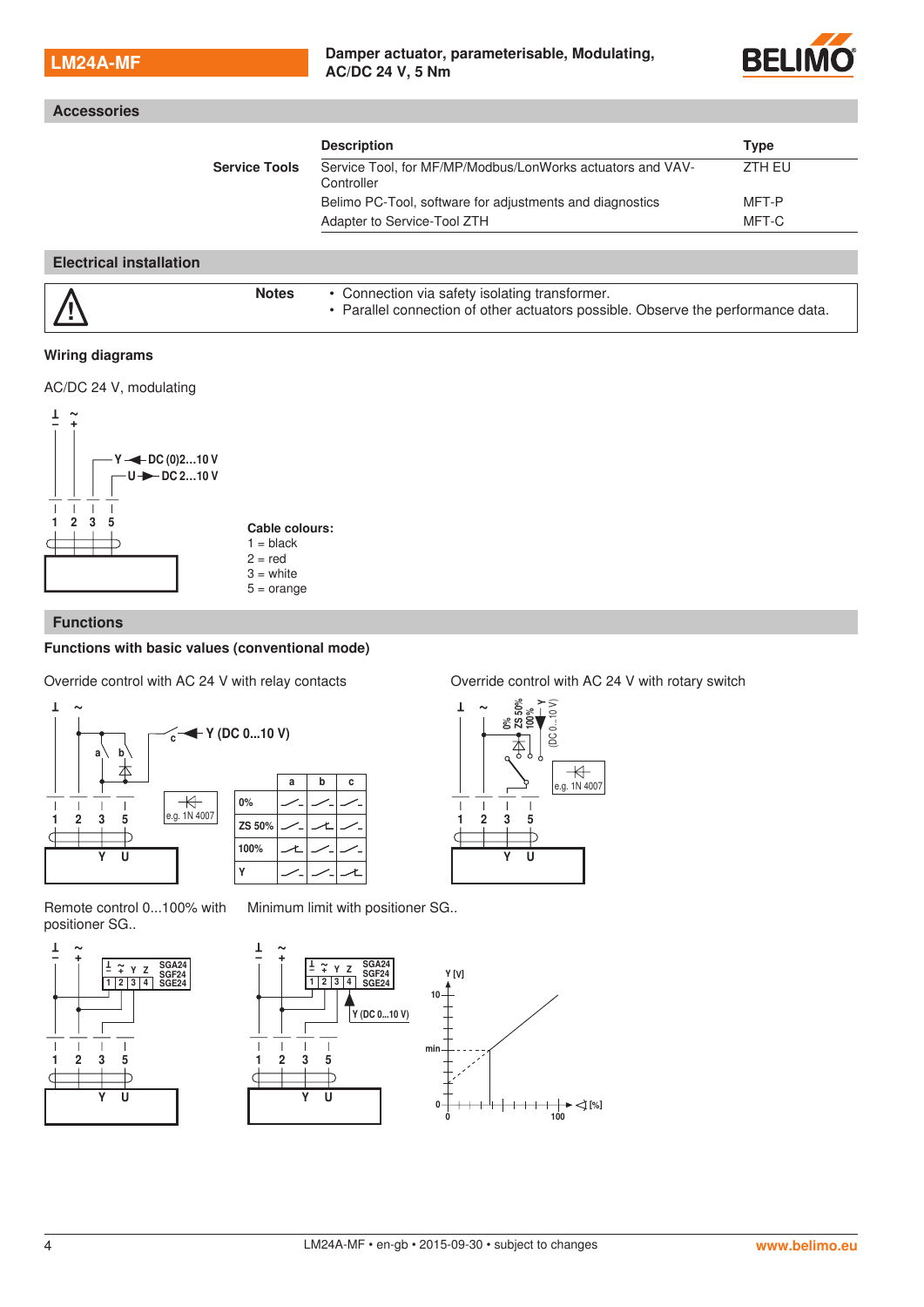### **LM24A-MF Damper actuator, parameterisable, Modulating, Damper actuator, parameterisable, Modulating, AC/DC 24 V, 5 Nm**

123 5

 $\overline{\phantom{a}}$  $\overline{1}$ 

 $\overline{\mathtt{U}}$ 

1234  $+$ 

 $\blacksquare$ 

 $\overline{1}$ 

1)

ZAD24



## **Functions**



Control with 4...20 mA via external resistor Functional check



**Functions for actuators with specific parameters (Parametrisation with PC-Tool necessary)**







Override control and limiting with AC 24 V with relay contacts Override control and limiting with AC 24 V with rotary switch



1) **Caution:** This function is only guaranteed if the start point of the operating range is defined as min. 0.5 V.

(1) Adapting the direction of rotation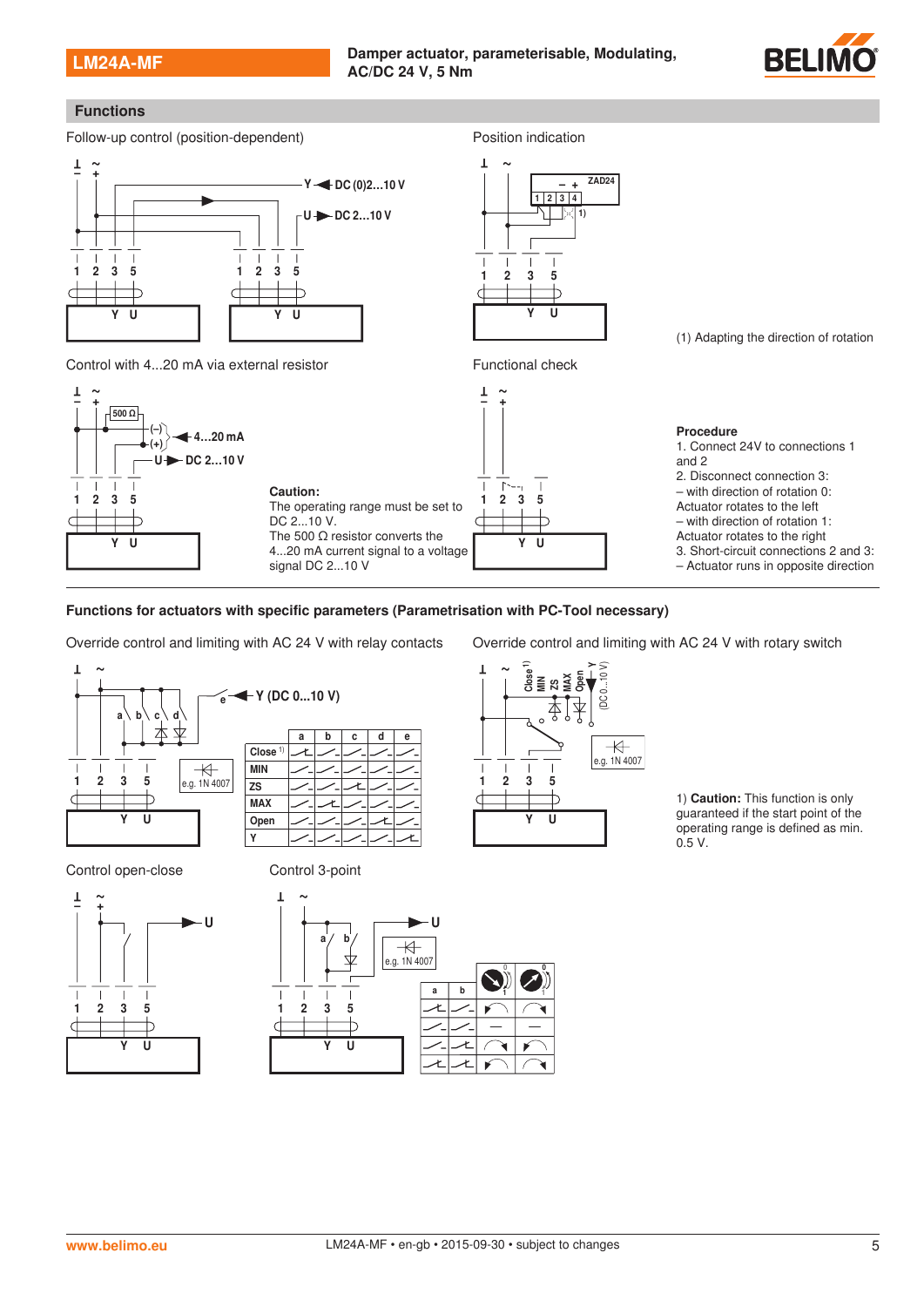!<br>!

**LM24A-MF Damper actuator, parameterisable, Modulating, Damper actuator, parameterisable, Modulating, AC/DC 24 V, 5 Nm**



## **Operating controls and indicators**



**Service Notes** • The actuator can be parameterised by PC-Tool and ZTH EU via the service

ZTH EU connection

socket.